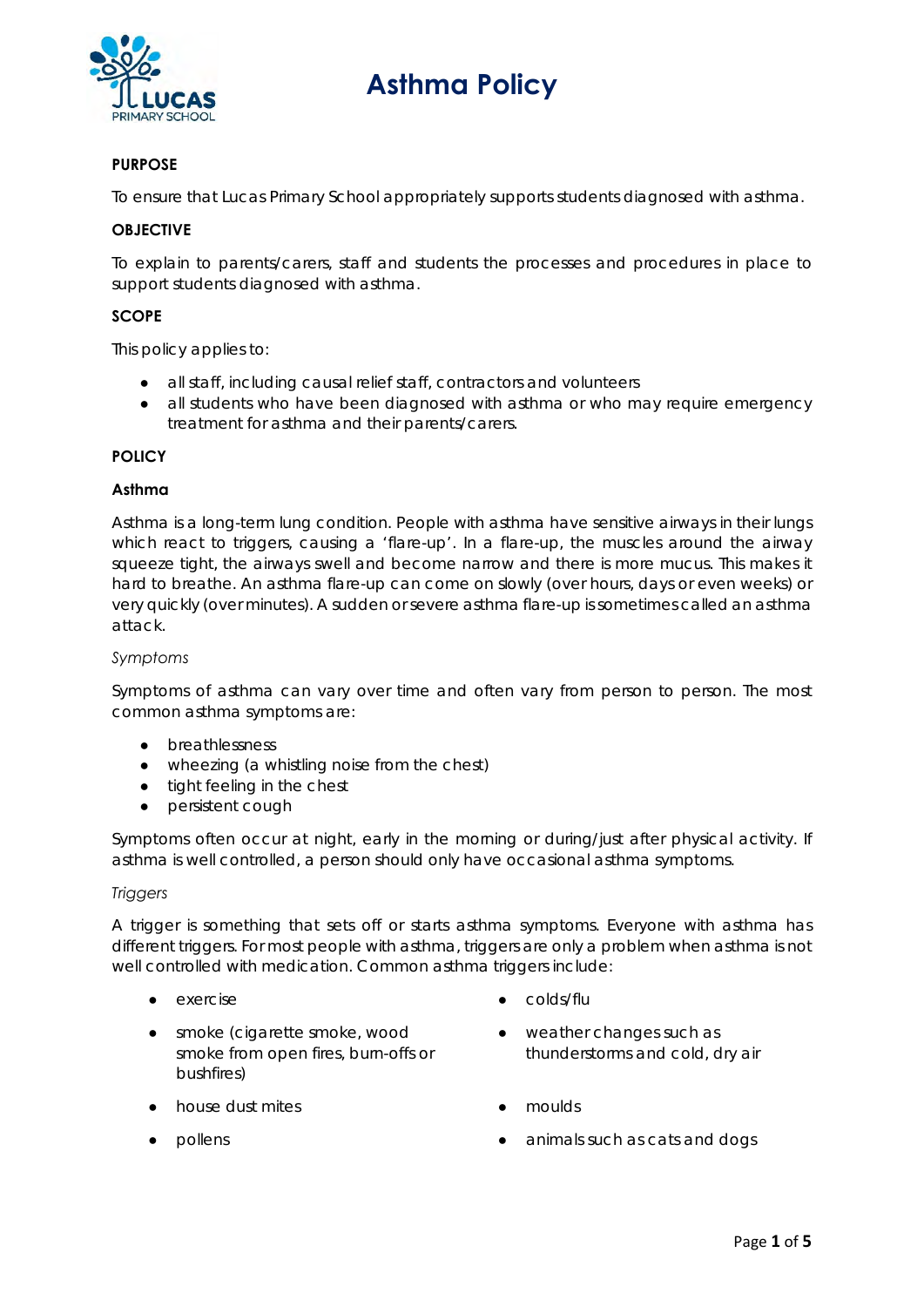- chemicals such as household cleaning products
- 
- deodorants (including perfumes, after-shaves, hair spray and aerosol deodorant sprays)
- food chemicals/additives certain medications (including aspirin and anti-inflammatories)
- laughter or emotions, such as stress

## **Asthma management**

If a student diagnosed with asthma enrols at Lucas Primary School:

- 1. Parents/carers must provide the school with an Asthma Care Plan which has been completed by the student's medical practitioner. The plan must outline:
	- the prescribed medication taken by the student and when it is to be administered, for example as a pre-medication to exercise or on a regular basis
	- emergency contact details
	- the contact details of the student's medical practitioner
	- the student's known triggers
	- the emergency procedures to be taken in the event of an asthma flare-up or attack.
- 2. Parents/carers should also provide a photo of the student to be included as part of the student's Asthma Care Plan.
- 3. Lucas Primary School will keep all Asthma Care Plans:
	- In a folder in the first aid room. Copies will also be kept by classroom teachers.
- 4. School staff may also work with parents/carers to develop a Student Health Support Plan which will include details on:
	- how the school will provide support for the student
	- identify specific strategies
	- allocate staff to assist the student
- 5. If a student diagnosed with asthma is going to attend a school camp or excursion, parents/carers are required to provide any updated medical information.
- 6. If a student's asthma condition or treatment requirements change, parent/carers must notify the school and provide an updated Asthma Care Plan.
- 7. School staff will work with parents/carers to review Asthma Care Plans at the beginning of the school year.

#### **Student asthma kit**

All students diagnosed with asthma are required to have a student asthma kit at school which contains:

- their own prescribed reliever medication labelled with the student's name
- their spacer (if they use one)

Student asthma kits will be stored in the first aid room or in the student's classroom with the student depending on their ability to use prescribed reliever meditation independently.

#### **Asthma emergency response plan**

If a student is:

- having an asthma attack
- difficulty breathing for an unknown cause, even if they are not known to have asthma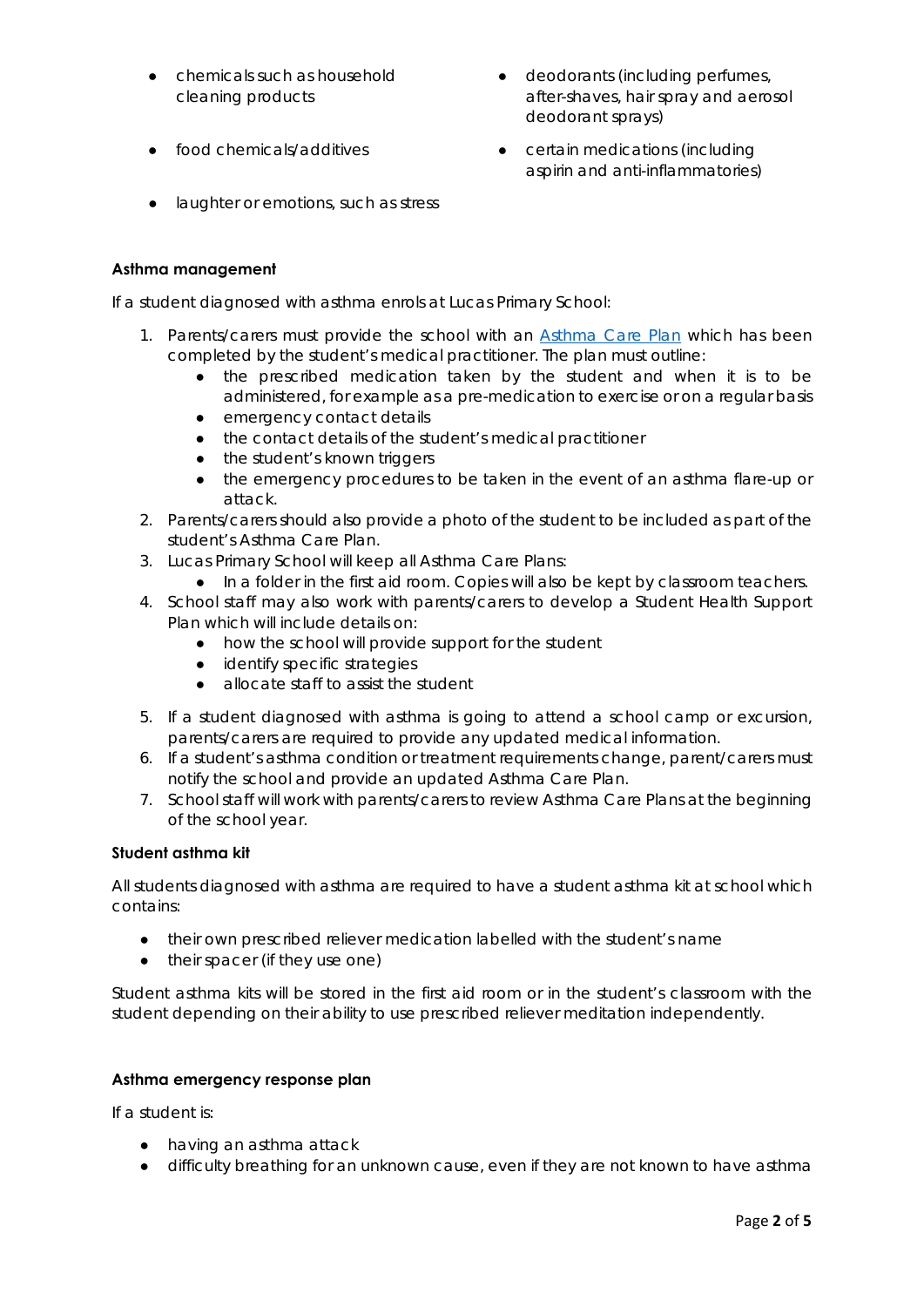School staff will endeavour to follow the Asthma First Aid procedures outlined in the table below. School staff may contact Triple Zero "000" at any time.

| <b>Step</b> | <b>Action</b>                                                                                                                                                                                                                                                                                                                                                                                         |
|-------------|-------------------------------------------------------------------------------------------------------------------------------------------------------------------------------------------------------------------------------------------------------------------------------------------------------------------------------------------------------------------------------------------------------|
| 1.          | Sit the person upright<br>Be calm and reassuring<br>Do not leave them alone<br>Seek assistance from another staff member or reliable student to locate<br>the student's reliever, the Asthma Emergency Kit and the student's Asthma<br>Care Plan (if available).<br>If the student's action plan is not immediately available, use the Asthma<br>$\bullet$<br>First Aid as described in Steps 2 to 5. |
| 2.          | Shake the puffer<br>Use a spacer if you have one<br>Put 1 puff into the spacer<br>Take 4 breaths from the spacer<br>Repeat 4 times.<br>Remember - Shake, 1 puff, 4 breaths                                                                                                                                                                                                                            |
| 3.          | Wait 4 minutes                                                                                                                                                                                                                                                                                                                                                                                        |
|             | If there is no improvement, give 4 more separate puffs of blue/grey reliever<br>as above<br>(or give 1 more dose of Bricanyl or Symbicort inhaler)                                                                                                                                                                                                                                                    |
| 4.          | If there is still no improvement call Triple Zero "000" and ask for an ambulance.                                                                                                                                                                                                                                                                                                                     |
|             | Tell the operator the student is having an asthma attack<br>Keep giving 4 separate puffs every 4 minutes until emergency assistance<br>$\bullet$<br>arrives                                                                                                                                                                                                                                           |
|             | (or 1 dose of Bricanyl or Symbicort every 4 minutes - up to 3 doses of<br>Symbicort)                                                                                                                                                                                                                                                                                                                  |
| 5.          | If asthma is relieved after administering Asthma First Aid, stop the treatment and<br>observe the student. Notify the student's emergency contact person and record<br>the incident                                                                                                                                                                                                                   |

Staff will call Triple Zero "000" immediately if:

- the person is not breathing
- if the person's asthma suddenly becomes worse or is not improving
- if the person is having an asthma attack and a reliever is not available
- if they are not sure if it is asthma
- if the person is known to have anaphylaxis

#### **Training for staff**

Lucas Primary School will arrange the following asthma management training for staff:

| <b>Staff</b>                | Completed by                                                                                                                                   | Course                                                                                                                     | Provider                                | Cost                      | <b>Valid for</b> |
|-----------------------------|------------------------------------------------------------------------------------------------------------------------------------------------|----------------------------------------------------------------------------------------------------------------------------|-----------------------------------------|---------------------------|------------------|
| Group 1<br>General<br>Staff | School staff with a<br>direct teaching role<br>with students affected<br>by asthma or other<br>school staff directed by<br>the principal after | Asthma first aid<br>management for<br>education staff (non-<br>accredited)<br>One hour face-to-face<br>or online training. | The Asthma<br>Foundation<br>of Victoria | Free to<br>all<br>schools | 3 years          |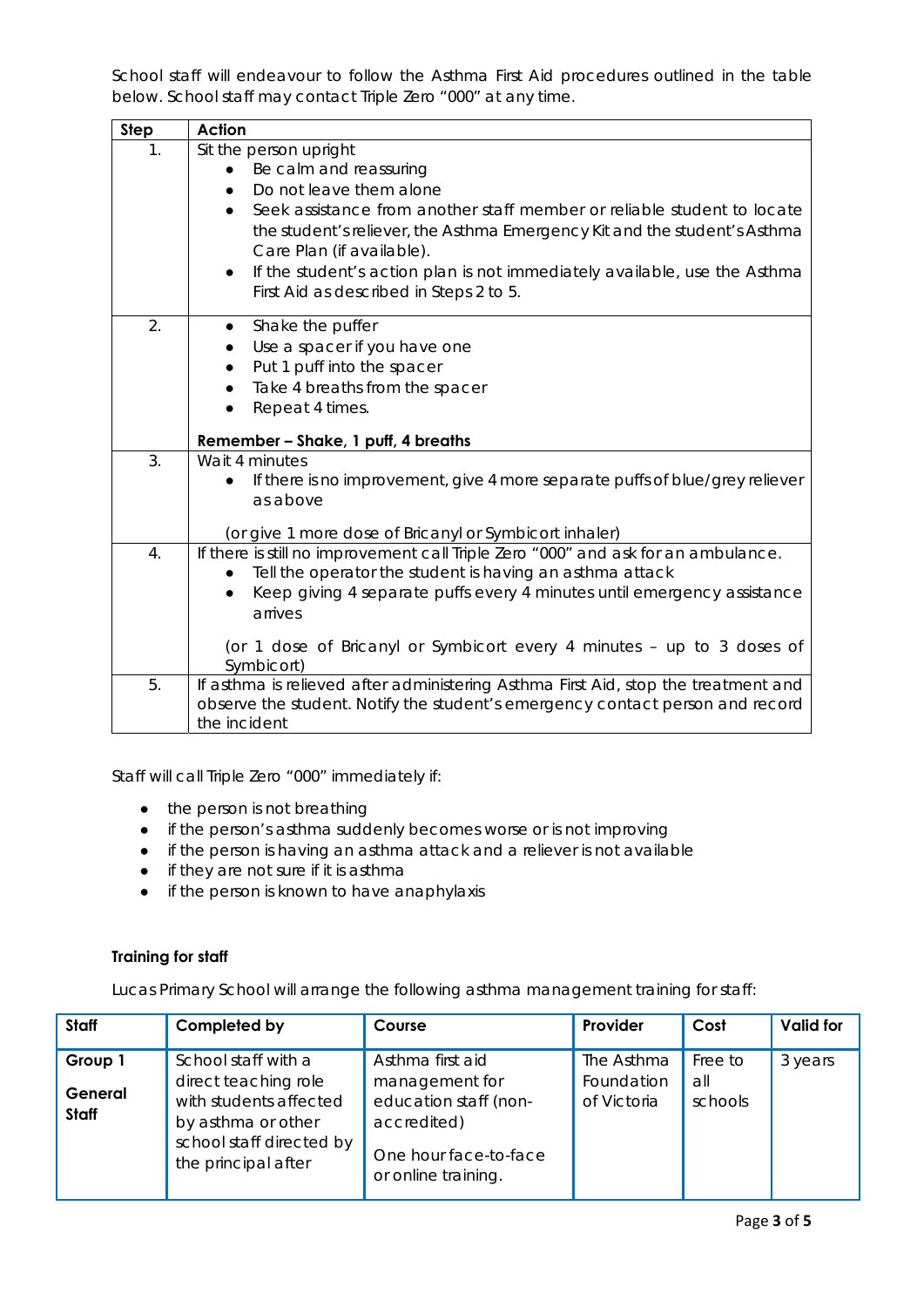|                                            | conducting a risk<br>assessment.                                                                                                                                                                                                    |                                                                                                                                                                                 |                                                                     |                   |         |
|--------------------------------------------|-------------------------------------------------------------------------------------------------------------------------------------------------------------------------------------------------------------------------------------|---------------------------------------------------------------------------------------------------------------------------------------------------------------------------------|---------------------------------------------------------------------|-------------------|---------|
| Group 2<br><b>Specific</b><br><b>Staff</b> | Staff working with high<br>risk children with a<br>history of severe<br>asthma, or with direct<br>student wellbeing<br>responsibility, (including<br>nurses, PE/sport<br>teachers, first aid and<br>school staff attending<br>camp) | Course in Management<br>of Asthma Risks and<br>Emergencies in the<br>Workplace 22282VIC<br>(accredited)<br>OR Course in Emergency<br>Asthma Management<br>10392NAT (accredited) | Any RTO<br>that has this<br>course in<br>their scope<br>of practice | Paid by<br>school | 3 years |

Lucas Primary School will also conduct an annual briefing for staff on:

- the procedures outlined in this policy
- the causes, symptoms and treatment of asthma
- identities of the students diagnosed with asthma
- how to use a puffer and spacer
- the location of:
	- o the Asthma Emergency Kits
	- o asthma medication which has been provided by parents for student use.

## **Asthma Emergency Kit**

Lucas Primary School will provide and maintain at least two Asthma Emergency Kits. One kit will be kept on school premises in the first aid room and one will be a mobile kit for activities such as:

- yard duty
- camps and excursions

The Asthma Emergency Kit will contain:

- at least 1 blue or blue/grey reliever medication such as Airomir, Admol or Ventolin
- at least 2 spacer devices (for single person use only) to assist with effective inhalation of the blue or blue/grey reliever medication (the school will ensure spare spacers are available as replacements). Spacers will be stored in a dust proof container.
- clear written instructions on Asthma First Aid, including:
	- o how to use the medication and spacer devices
	- o steps to be taken in treating an asthma attack
- A record log for recording the details of an asthma first aid incident, such as the number of puffs administered.

A first aid trained staff member will monitor and maintain the Asthma Emergency Kits. They will:

- ensure all contents are maintained and replaced where necessary
- regularly check the expiry date on the canisters of the blue or blue/grey reliever puffers and replace them if they have expired or are low on doses
- replace spacers in the kits after each use (spacers are single-person use only)
- dispose of any previously used spaces.